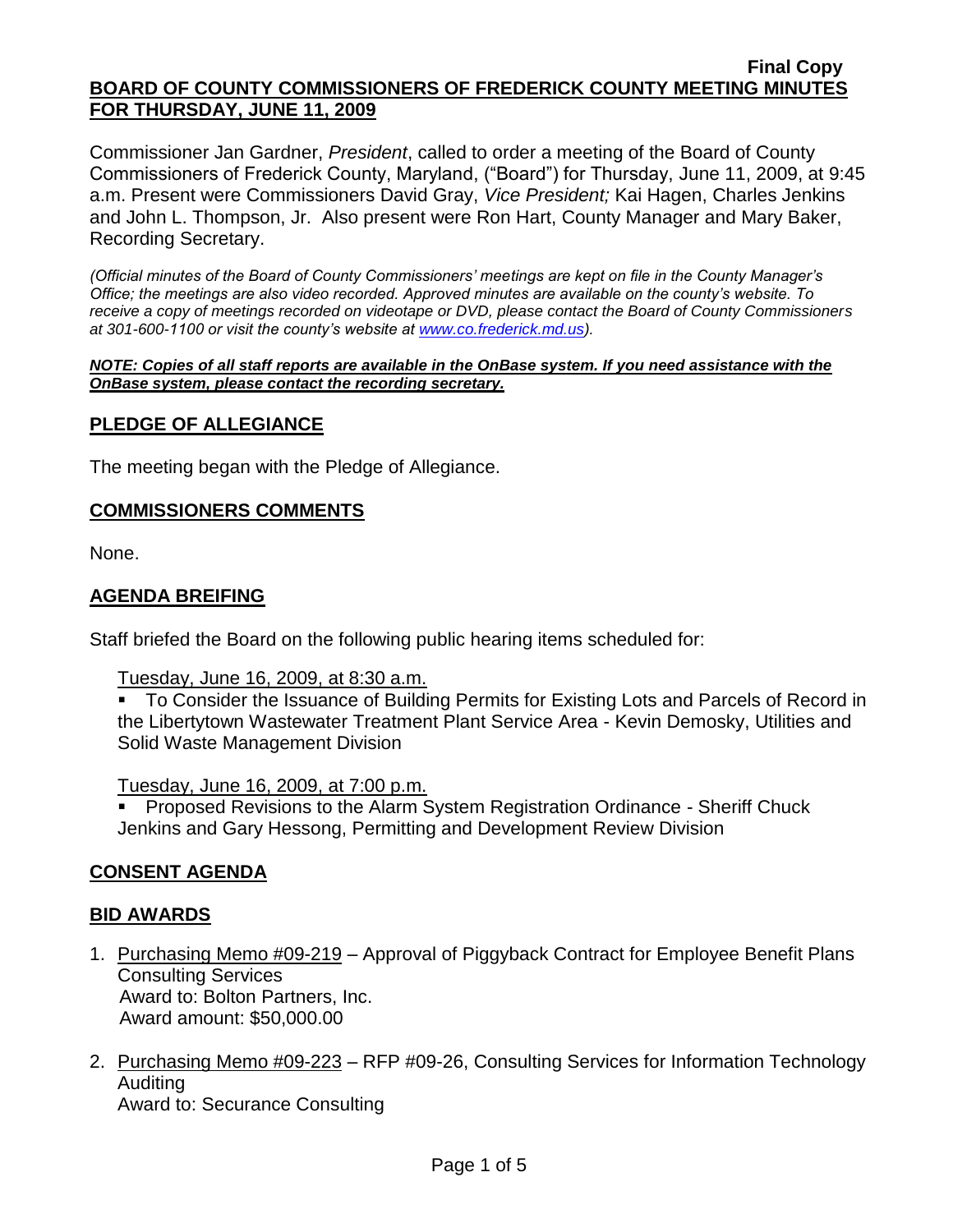#### **Final Copy BOARD OF COUNTY COMMISSIONERS OF FREDERICK COUNTY MEETING MINUTES FOR THURSDAY, JUNE 11, 2009**

Award amount: \$24,924.00

- 3. Purchasing Memo #09-226 Bid #09-27, Pneumatic and Static Rollers Award to: Chesapeake Supply and Equipment Company Award amount: \$173,871.00
- 4. Purchasing Memo #09-227 Approved Pricing for Library Materials, FY 2010 Award to: Various Vendors Award amount: Not to Exceed: Large Volume/Jobbers - \$700,000.00

| Large volume/Jobbers - wroo.ooo.oo |              |
|------------------------------------|--------------|
| <b>Small Press</b>                 | \$63,000.00  |
| DVD.                               | \$200,000.00 |
| Music CD's                         | \$75,000.00  |
|                                    |              |

- 5. Purchasing Memo #09-228 Renew Contract for Lockbox Services Award to: MERKLE Award amount: \$43,209.86
- 6. Purchasing Memo #09-229 Renew Contract (RFP #05-34) Commissary Services for Adult Detention Center Award to: Swanson Services Corporation Award amount: \$100,000.00

# **BUDGET TRANSFERS**

- 1. #BT-09-196, Accounting, Finance
- 2. #BT-09-197, Accounting, Finance
- 3. #BT-09-198, Accounting, Finance

# **GRANT**

1. FY 2010 Healthy Families/Home Visiting Grant Application – Christal Henson, Citizens Services Division

# **EASEMENT**

1. Citizens Care and Rehabilitation Center and Montevue Home Deed of Easement and Maintenance Agreement with the City of Frederick - Mark DiLandro, Public Works Division

Commissioner Gray moved approval of the consent agenda as presented. Commissioner Hagen seconded the motion that passed 5-0.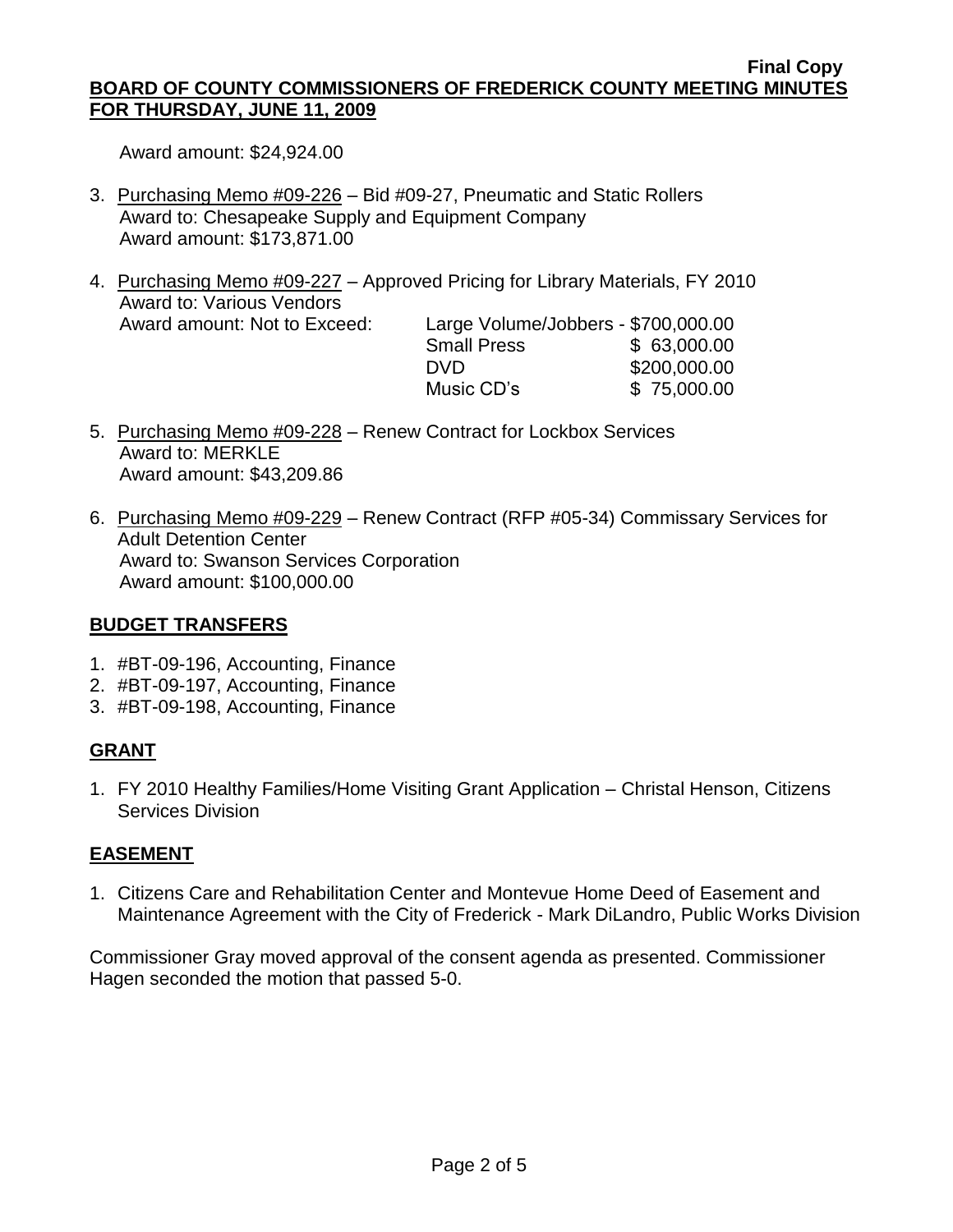#### **Final Copy BOARD OF COUNTY COMMISSIONERS OF FREDERICK COUNTY MEETING MINUTES FOR THURSDAY, JUNE 11, 2009**

#### **ADMINISTRATIVE BUSINESS**

#### **Approval of Board of County Commissioners' Meeting Minutes**

The Board approved the following minutes by unanimous consent:

- **Thursday, April 9, 2009**
- **Thursday, April 9, 2009 (Afternoon)**
- Tuesday, April 14, 2009
- **Tuesday, April 14, 2009 (Afternoon)**
- Wednesday, April 15, 2009
- Thursday, April 16, 2009
- **Form of Statement to Close Meeting on Thursday, April 16, 2009**
- Two (2) Closed Session Minutes for Thursday, April 16, 2009
- Form of Statement for Open Meeting Following Closed Session on Thursday, April 16, 2009
- **Tuesday, April 21, 2009**
- **Form of Statement to Close Meeting on Tuesday, April 21, 2009**
- Closed Session Minutes for Tuesday, April 21, 2009
- Form of Statement for Open Meeting Following Closed Session on Tuesday, April 21, 2009
- Tuesday, April 21, 2009 (Afternoon)
- Tuesday, April 21, 2009 (Evening)

## **Bid Award Purchasing Memo #09-209, Approval of Contract for PeopleSoft Pension Module Technical Support Services – Hal Good, Finance Division**

Mr. Good presented the bid award.

Commissioner Hagen moved approval of Purchasing Memo #09-209 as presented. Commissioner Gray seconded the motion that passed 4-1 with Commissioner Jenkins opposed.

The Board requested staff test the market for this item rather than automatically re-award the contract to PeopleSoft the next time it comes due.

#### **Bid Award Purchasing Memo #09-221, Approval to Purchase Motorola Software CommSHOP 360 – Hal Good, Finance Division**

Mr. Good presented the bid award.

Commissioner Gray moved approval of Purchasing Memo #09-221, including the amendment on page 8, Section 14.1, Confidentiality Information, staff to add language stating "*as a public entity, under state and federal public information laws, the county would have to disclose*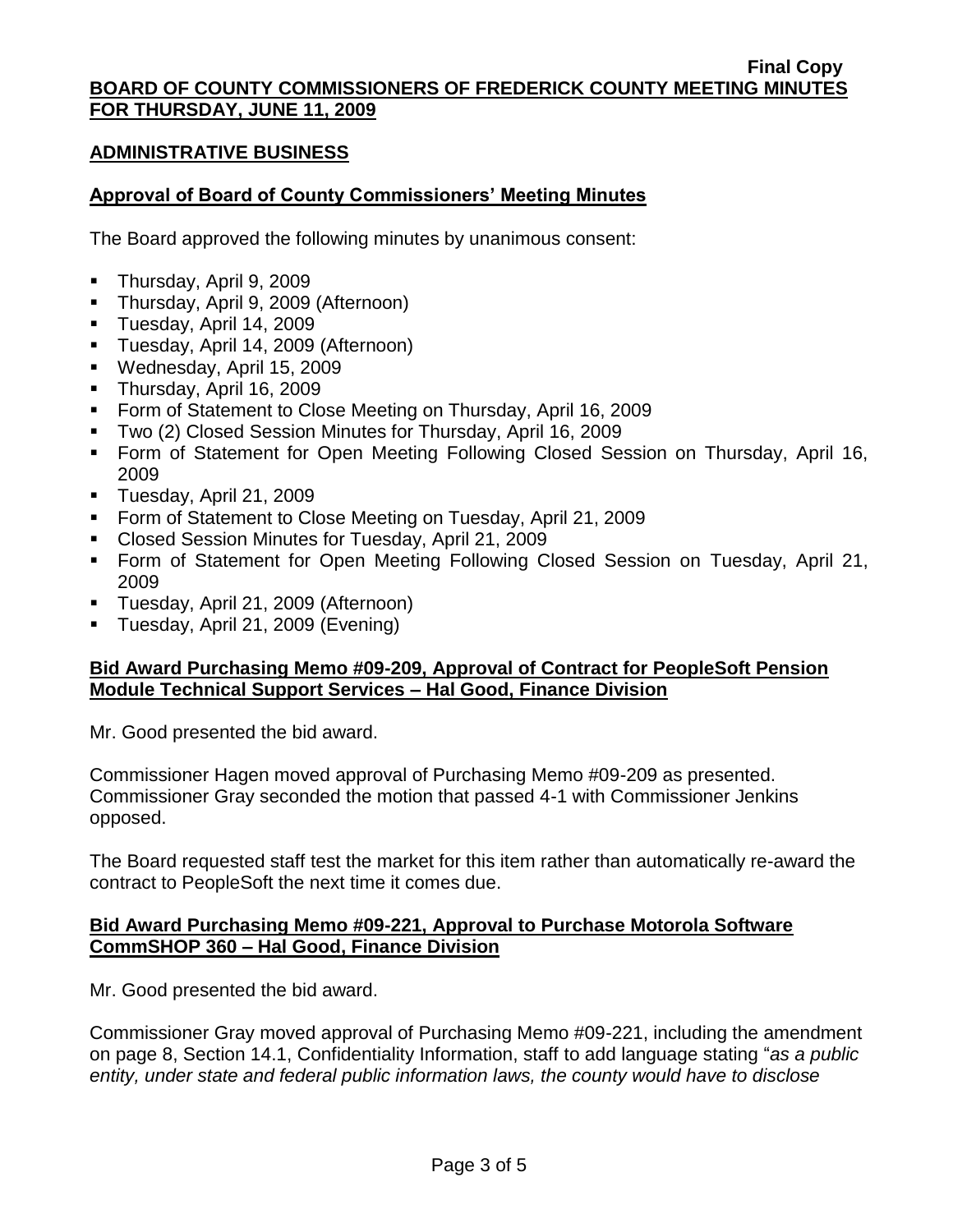*information if requested*." Commissioner Hagen seconded the motion that passed 4-1 with Commissioner Jenkins opposed.

Commissioner Thompson offered an amendment to the motion to place a counter offer in the amount of \$175,000. Commissioner Hagen seconded the motion that passed 4-1 with Commissioner Jenkins opposed.

#### **Bid Award Purchasing Memo #09-224, Electronic Database Services for Frederick County Public Libraries, FY 2010 – Hal Good, Finance Division**

Mr. Good presented the bid award.

(Commissioner Gray left the meeting.)

Commissioner Jenkins moved approval of Purchasing Memo #09-224 as presented. Commissioner Hagen seconded the motion that passed 4-0 with Commissioner Gray absent.

(Commissioner Jenkins left the meeting.)

## **Bid Award Purchasing Memo #09-231, Approval of Contract for Business Readiness Assessment – Hal Good, Finance Division**

Mr. Good presented the bid award.

(Commissioner Gray entered the meeting.)

(Commissioner Jenkins entered the meeting.)

Commissioner Jenkins moved approval of Purchasing Memo #09-231 as presented. Commissioner Gardner seconded the motion that passed 5-0.

## **Delegation of Authority for Metropolitan Washington Council of Governments (MWCOG) Mutual Aid Agreements - Jack Markey, Emergency Management Division and Michael Chomel, County Attorney's Office**

Staff presented information regarding the mutual aid agreements, which would delegate authority to certain division directors so they may maintain and activate inter-jurisdictional, function-specific operational plans as developed by MWCOG's regional planning committees to request or provide resources under the National Capital Region Mutual Aid Agreement in case of an emergency situation.

Commissioner Gray moved approval of the agreement as presented in the staff report. Commissioner Hagen seconded the motion that passed 5-0.